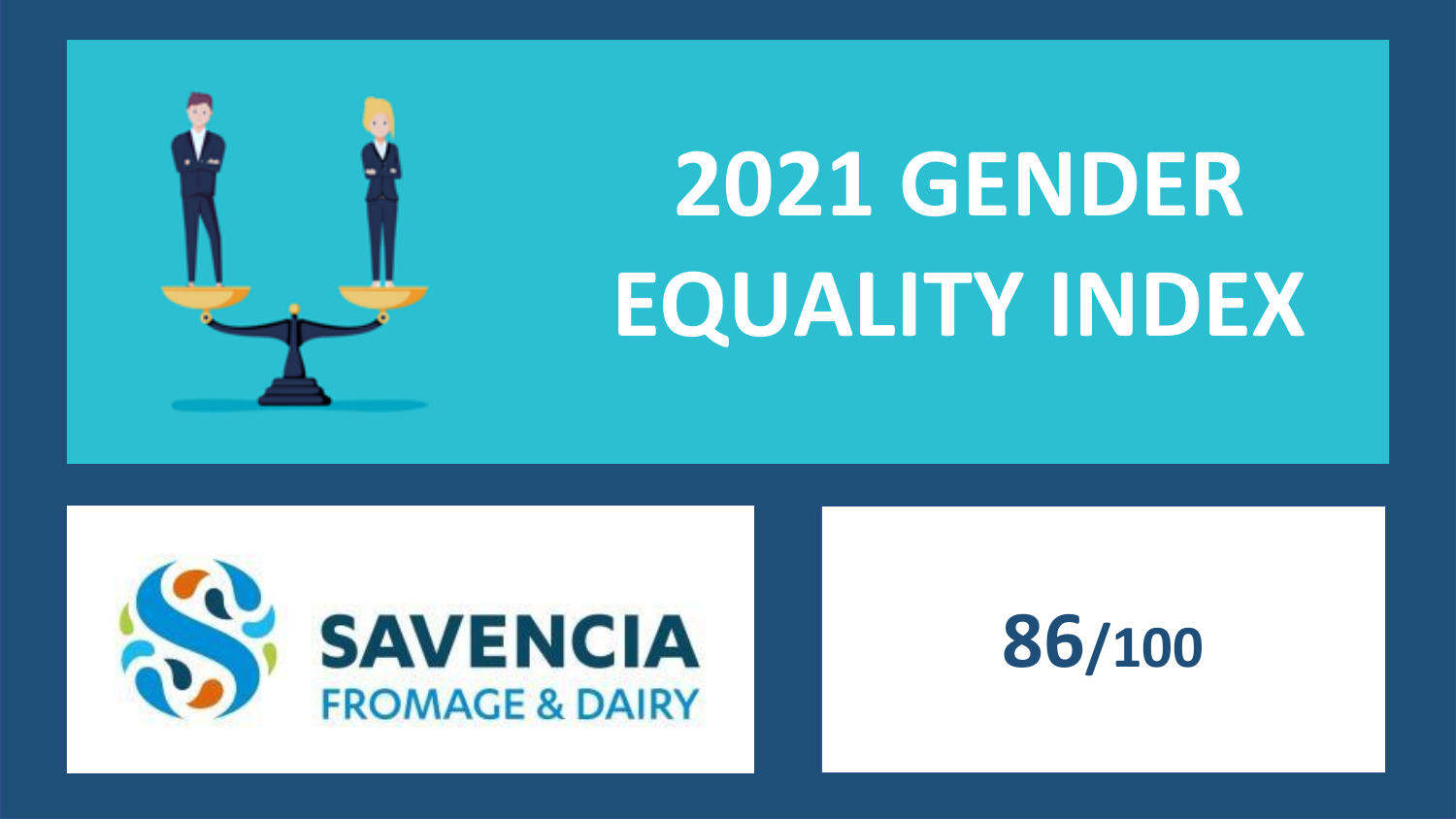

## **2021 Gender Equality Index**

*In accordance with the French law "Avenir Professionnel", French companies with more than 50 employees publish in March 2022 their gender equality index based on 4 or 5 indicators leading to a score out of 100*

## **Savencia Saveurs & Spécialités gets an average of 86/100 \* A special mention to the 11 subsidiaries with an index above 91/100**

| <b>ARMOR</b><br><b>PROTEINES</b> | <b>BONGRAIN</b><br><b>GERARD</b> |            | <b>BRESSOR</b> |                | <b>CFVA</b> | <b>CHAUMES</b> |               | <b>ELVIR</b> | <b>FROMARSAC</b> |    |                 | <b>GRAND</b><br><b>OUCHE</b> |               | <b>FROMAPAC</b> |               | <b>MESSAGERIES</b><br><b>LAITIERES</b> |                               | <b>UES</b><br>PERREAULT SOREDAB/<br><b>SB BIO</b> |             | <b>TESSIER</b> |             | <b>SBAI</b>  | <b>SODILAC</b> |
|----------------------------------|----------------------------------|------------|----------------|----------------|-------------|----------------|---------------|--------------|------------------|----|-----------------|------------------------------|---------------|-----------------|---------------|----------------------------------------|-------------------------------|---------------------------------------------------|-------------|----------------|-------------|--------------|----------------|
| 87                               | 83                               |            | 89             | 70             |             | 69             |               | 92           |                  | 68 | 95              |                              | 99            |                 | 89            |                                        | 86                            | 94                                                |             |                |             | 94           |                |
| <b>SBA</b>                       | <b>SPLF</b>                      | <b>SRL</b> |                | <b>LESCURE</b> |             | CF&R           | <b>SOFIVO</b> |              | <b>VIHIERS</b>   |    | <b>PAPILLON</b> |                              | <b>SOGEPS</b> |                 | <b>RAMBOL</b> |                                        | <b>THIERACHE   BERTHAUT  </b> |                                                   |             | <b>FRUISEC</b> |             | <b>SFDFS</b> |                |
| 77                               | 97                               | 89         |                | 99             | 93          |                | 93            |              | 78               |    | 99              | 76                           |               |                 | 98            |                                        | 84                            | <b>NC**</b>                                       | <b>NC**</b> |                | <b>NC**</b> |              |                |

As part of its OXYGEN approach, SAVENCIA Saveurs & Spécialités has reaffirmed its commitment to diversity and inclusion, convinced that gender diversity is a real asset for the Company's performance.



• *Weighted average based on companies with more than 50 employees that could calculate the index* 

• *\*\* index not calculable*